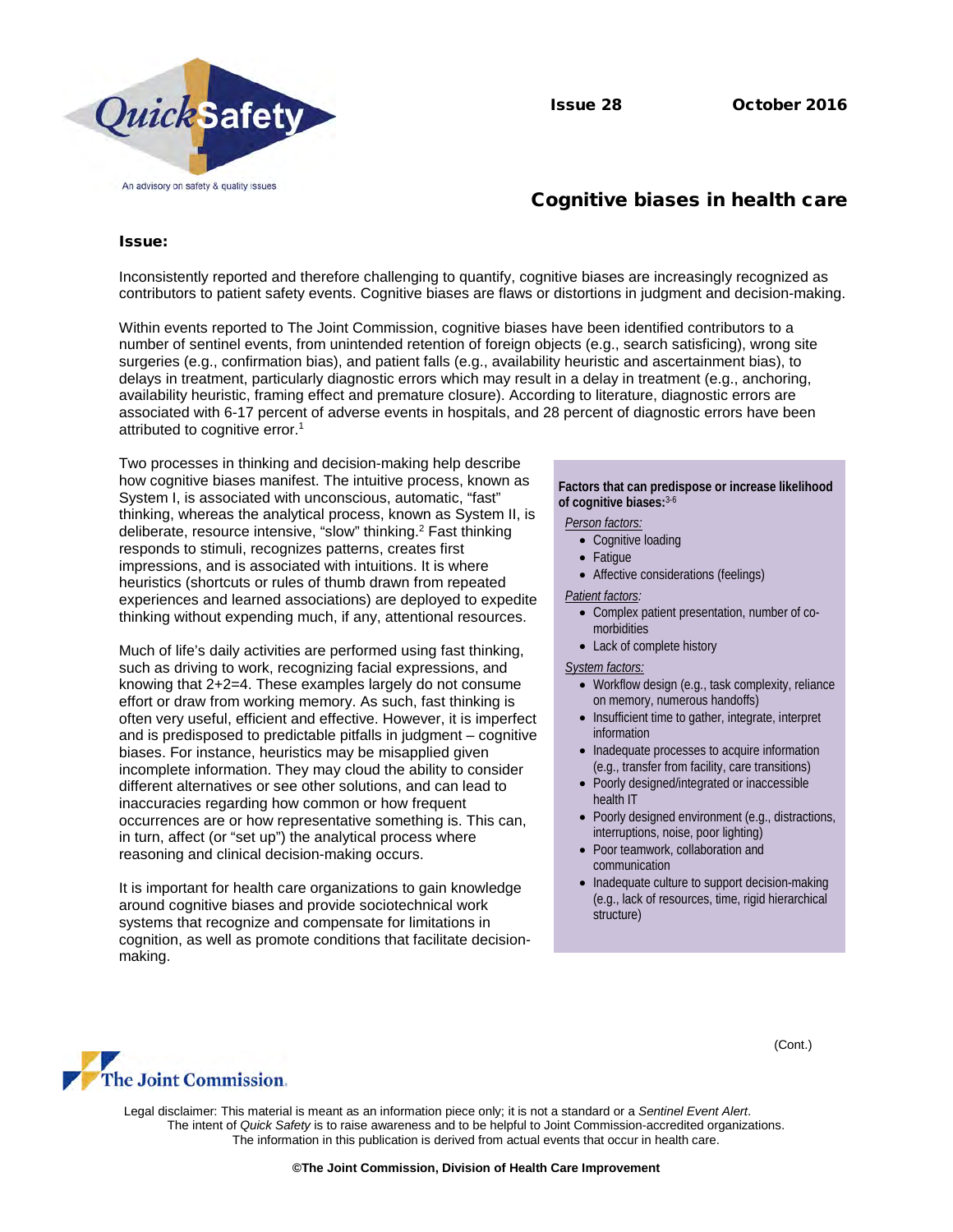| <b>Example cognitive biases</b>       | <b>Examples of Cognitive Bias</b>                                                                   |
|---------------------------------------|-----------------------------------------------------------------------------------------------------|
| More than 100 cognitive               | Anchoring bias                                                                                      |
| biases have been identified.          | Giving weight and reliance on initial information/impressions, and not adjusting from this          |
| Examples are provided in the          | (anchor) despite availability of new information. "Jumping to conclusions" can lead to              |
| sidebar, with a case example          | missed/delayed diagnoses.                                                                           |
| below illustrating several            | Ascertainment bias                                                                                  |
| biases, noted in parentheses.         | Shaping decision-making based on prior expectations (e.g., stereotyping, gender bias).              |
| A patient with co-morbidities of      | "Frequent flyers" with recurrent complaints can affect decision-making or, in the case of falls,    |
| renal failure, diabetes, obesity and  | a patient who "always uses the call bell" may predispose staff to expect that behavior.             |
| hypertension arrived to the ED via    | Availability bias                                                                                   |
| EMS. Though the patient's chief       | Judging likelihood of a diagnosis based on the ease with which examples can be retrieved            |
| complaint was chest pain, it was      | (more familiar, common, recent, memorable) (e.g., diagnosing a patient based on frequently          |
| reported to triage as back pain, a    | seen conditions such as the flu, or not considering less common diagnoses).                         |
| secondary complaint (framing          | Confirmation bias                                                                                   |
| effect). The patient was "known to    | Selectively noticing/seeking information that confirms opinion/impression versus seeking            |
| the organization," having been to     | information that disconfirms. Evidence in support of beliefs is given more weight; evidence         |
| the ED several times previously for   | that refutes may not be noticed (e.g., not noticing a warning label on medication or                |
| back pain, and had been seen          | performing procedure on incorrect site).                                                            |
| earlier that day for a cortisone shot | Diagnostic momentum (bandwagon effect)                                                              |
| (ascertainment bias). Triage          | Once a label (diagnosis) has been assigned, momentum takes hold and reduces ability to              |
| assessment focused on back pain       | consider other alternatives. Can affect future work-up of patient and how handoffs are              |
| rather than chest pain (anchoring,    | "framed."                                                                                           |
| confirmation bias, diagnostic         | Framing effect                                                                                      |
| momentum). The primary nurse          | How information is presented, and how a question is framed can impact future decisions              |
| began to prepare the evaluation       | (e.g., framing in probabilities as to whether patient might "die" or "live"). Source of information |
| using information from the triage     | (e.g., superior, trusted source); and context can influence framing.                                |
| indicating "back pain" (framing,      | Search satisficing/premature closure                                                                |
| diagnostic momentum) and did not      | Cease looking for findings/signals (e.g., disease processes, fracture, retained object) once        |
| independently evaluate the patient.   | something has been identified. Accepting a diagnosis before considering all information and         |
| The patient was found deceased a      | verifying diagnosis.                                                                                |
| short time after arrival.             |                                                                                                     |

## Safety Actions to Consider:

While mitigating the occurrence of cognitive bias can be challenging, health care organizations should consider the following strategies to help increase the awareness of cognitive biases and promote work system conditions that can detect, protect against, and recover from cognitive biases and associated risk. 3-6

- **Enhance knowledge and awareness of cognitive biases**
	- o Support discussion of clinical cases to expose biases and raise awareness as to how they occur (M&M meetings, reflective case reviews)
	- o Provide simulation and training illustrating biased thinking
- **Enhance professional reasoning, critical thinking and decision-making skills**
	- o Train for and incorporate strategies for metacognition ("thinking about one's thinking") o Practice reflection or "diagnostic time-out" which facilitate being open to and actively
	- considering alternative explanations/diagnoses asking the question, "How else can this be explained?"
	- o Train for and incorporate systematic methods for reasoning and critical thinking (Bayesian model or probabilistic reasoning, mnemonics such as "SAFER")
	- o Promote systematic method for presenting information to reduce framing effect
	- o Provide simulation opportunities to increase experience and exposure<br> **Provide focused and immediate feedback regarding diagnostic decisio**
	- Provide focused and immediate feedback regarding diagnostic decision-making (why it was right or wrong) to allow insight into one's own reasoning and recalibrate where needed

## • **Enhance work system conditions, workflow design that affect cognition**

o Promote conditions that facilitate perception/recognition/decision-making (e.g., useful information displays, adequate lighting, supportive layout, limited distractions, interruptions and noise)



Legal disclaimer: This material is meant as an information piece only; it is not a standard or a *Sentinel Event Alert*. The intent of *Quick Safety* is to raise awareness and to be helpful to Joint Commission-accredited organizations. The information in this publication is derived from actual events that occur in health care.